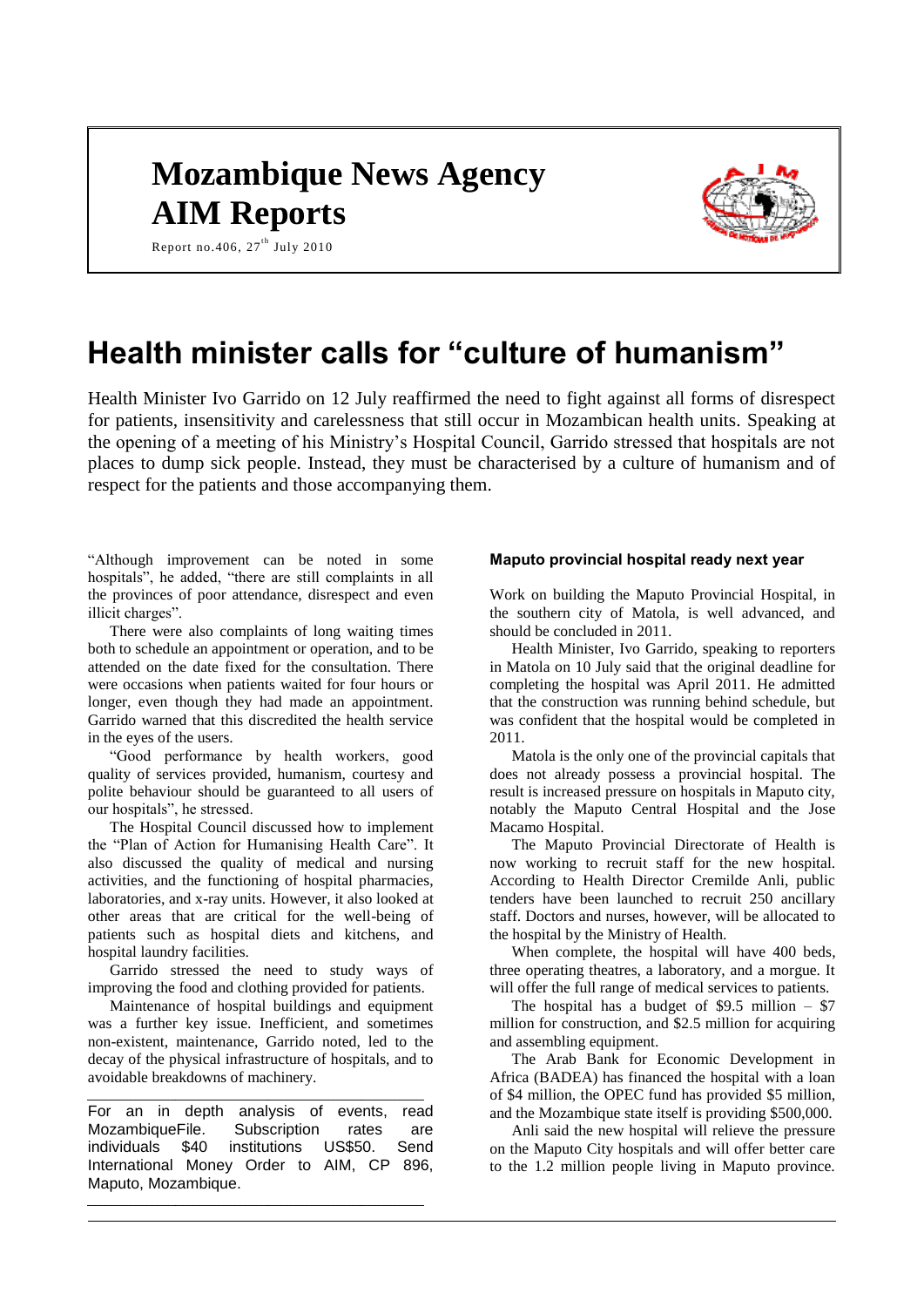### **Decision soon on use of Zambezi for coal exports**

The question of whether coal mined in the western province of Tete can be exported by shipping it in barges down the Zambezi River will be decided within the next two months, according to the National Director of Mines, Eduardo Alexandre.

Logistics is the major problem for the coal companies, since currently the only option is the Sena railway line that runs from the Moatize coal basin in Tete to the port of Beira.

The Sena line does not have the capacity to carry all the coal to be mined by the concessions granted to the Brazilian company Vale and to Riversdale Mining of Australia.

"The data we have indicate that the current capacity of the line is around six million tonnes a year", said Alexandre. But within two years the production from the Vale and Riversdale mines could reach eight million tonnes.

Decisions are urgently needed about other options, notably the use of the Zambezi.

The medium term option is to build an entirely new railway from Moatize, across southern Malawi, to link up with Mozambique's northern corridor, to the port of Nacala. This should be taken very seriously, said Alexandre, "because Nacala has excellent conditions for the export of coal. It is a deep water port, it can receive very large ships, and it has no dredging costs. The forecast is that this railway could be ready in five years".

Vale has been enthusiastic about a new railway, but Alexandre warned that the Brazilians were mistaken if they thought they could exclude their competitors from such a line. Mozambican law will not allow that.

"Even if a company invests in an infrastructure, it cannot use it exclusively. That is inadmissible", he said. "There are obviously forms of compensation for the fact that the company has made an investment, but it has to make the line available for other operators".

Alexandre said that the known coal reserves in the Moatize basin amount to around 23 billion tonnes. It was economically viable to exploit about 70 per cent of this. But not all the basin has been explored, and so Alexandre expected the numbers to rise.

The president of the Mozambican Coal Development Association, Casimiro Francisco, has suggested that coal production could reach an annual figure of 50 million tonnes by 2015 and 120 million tonnes by 2020. Alexandre thought this was reasonable enough as a basic forecast, but warned that the figures could easily prove to be out by 30 per cent in either direction.

#### **Vale interested in Nampula phosphates**

Vale has expressed an interest in exploiting phosphate deposits in the northern province of Nampula. According to the National Director of Mines, Eduardo Alexandre, Vale has already undertaken some exploration to ascertain the size of the deposits, and was pleased with the results.

Vale plans to submit a project for a viability study to the government. That study will begin in 2011, with the mining of phosphates possibly starting in 2014.

Alexandre did not put a figure on the size of the projected Vale investment in Nampula phosphates – but said it could be larger than the investment in the Tete coal deposits.

Mining phosphates must be done with great care to avoid the heavy metals (such as cadmium and lead) which often occur in phosphate deposits from leaching into ground or surface water.

#### **Joint venture for Changara manganese**

The London-based mining company Baobab Resources has announced a joint venture between its Mozambican subsidiary, Capitol Resources, and the Australian company Southern Iron, to develop its base metal and manganese mine in Changara district, in the western province of Tete.

Southern Iron will invest \$1.5 million in the project in two stages in exchange for a 50 per cent stake. A Baobab releases says that further investment "to bring discoveries to pre-feasibility status" will raise Southern Iron's stake to 65 per cent.

Southern Iron will then have an option to fund definitive feasibility studies, which will give it an 80 per cent stake in the Changara project.

According to Baobab's managing director, Ben James, "The signing of the agreement with Southern Iron has established a firm foundation from which we will be able to rapidly assess and develop the Changara project. We look forward to working with the Southern Iron team in exploring this exciting corner of Mozambique."

Under this agreement Southern Iron is obliged to invest \$300,000 over 12 months to fund an initial work programme at Changara. The second phase involves further investment of \$1.2 million over 18 months. At that point, Southern Iron takes its 50 per cent stake in the project.

Baobab has four exploration licences in Changara, covering an area of 525 square kilometres, near the border with Zimbabwe. Baobab undertook a soil geochemistry survey over about 70% of the project area in 2008, which indicated the presence of lead, zinc, manganese and copper.

#### **Chibuto heavy sands seeks investors**

The Mozambican government is to make a further attempt to interest investors in the huge deposit of titanium bearing heavy mineral sands at Chibuto, in the southern province of Gaza.

The Chibuto mining concession, known as Corridor Sands, was originally granted to the Australian company Western Mining, which was then acquired by BHP-Billiton.

Tests were carried out, and last year BHP-Billiton announced that it did not possess the technology required to process the Chibuto sands. The chemical make-up of the Chibuto deposit is different from that of the mineral sands at Moma, in the northern province of Nampula, which are being exploited by the Irish company Kenmare.

The tests at Chibuto found a high percentage of chromium, which dictates a different technology than that used at Moma. BHP-Billiton asked for an additional two years, while it sought to develop the appropriate technology – but the government thought this was excessive and cancelled the concession.

According to the National Director of Mines, Eduardo Alexandre, the government intends to launch an international public tender within the next two months, inviting investors to bid for the Chibuto mining rights.

Under the original design of the project, the investment envisaged was over \$1 billion. Construction of the mine and processing plant would have created 1,750 jobs. Once the project was operational it would employ 450 people.

A further difficulty is electricity. Southern Africa is short of power for major new industrial projects, and Corridor Sands is unlikely to start production until new sources of power come on stream, such as the Mpanda Nkuwa dam on the Zambezi.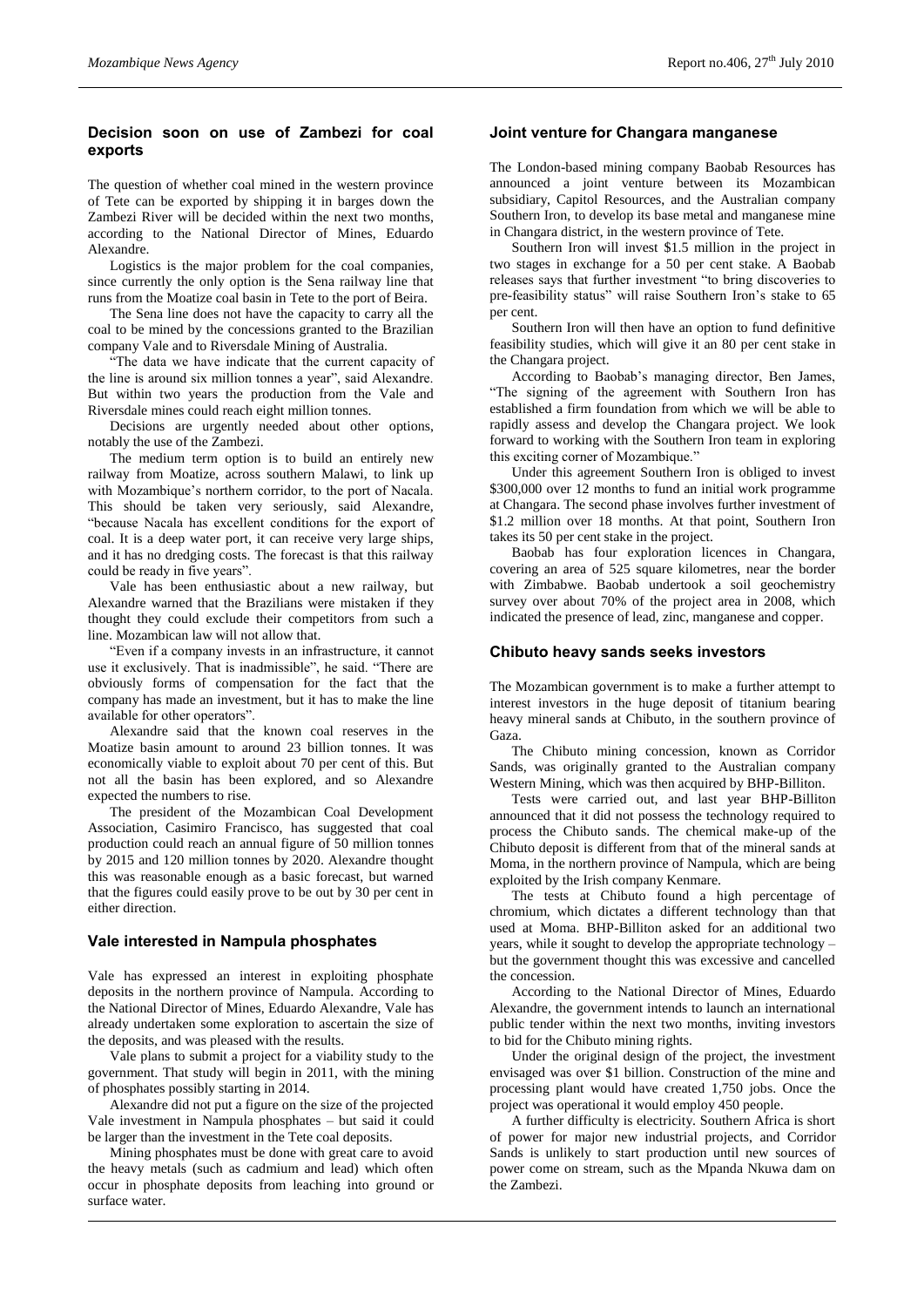#### **Mozambique and Botswana to build new port and railway**

The governments of Mozambique and Botswana signed a memorandum of understanding on 16 July to develop a deep water port at Techobanine point, in Mozambique's southernmost district of Matutuine.

Besides building a port to receive bulk mineral ships, oil tankers and passenger vessels, the project also involves a new 1,100 kilometre railway linking Techobanine to Botswana, and passing through Zimbabwe.

The document was signed, in Techobanine by Mozambican Transport Minister Paulo Zucula, and his Botswanan counterpart, Frank Ramsden.

Speaking during the presentation of the project , Adelino Mesquita, the Chief Executive Officer of Mozambique's port and rail company, CFM, said that the budget for studies and for the construction of the port and railway is estimated at around \$7 billion.

The preparatory phase, including the mobilisation of finance, should be completed by the end of 2011, and construction is due to begin in 2012.

Paulo Zucula told the ceremony that the memorandum of understanding marks the rebirth of a dream for a deep water port in Matutuine that dates from the 1960s. The original site for such a port was Dobela Point, but it has been shifted to Techobanine largely for environmental reasons.

For his part, Ramsden declared that the memorandum marks an important stage in strengthening the relations of cooperation between the two countries.

According to Taolo Sebonego, the chairperson of the Botswana rail company, with the country's current dependence on South African ports, it takes up to 22 days for merchandise to arrive, be unloaded and reach its destination. He expected the new port and railway to reduce this period to an average of just six days.

The main cargo expected to use the new port is coal from Botswana. The country has an estimated 212 billion tonnes of coal reserves. Using Techobanine would free Botswana from dependence on the South African ports of Durban and Richard Bay.

### **New Zambezi bridge will not burden state budget**

The new bridge over the Zambezi River at Benga will not be a burden on the state budget, according to the chairperson of the government's Road Fund, Francisco Pereira.

The new bridge at Benga, about six kilometres downstream from the existing Samora Machel Bridge, which carries the Malawi-Zimbabwe road into the heart of Tete city, will be operated by a consortium of Portuguese and Mozambican companies, and the cost of the bridge will be recovered through a toll gate.

This consortium consists of the Portuguese companies Soares da Costa and Ascendi (which each hold 40 per cent), and the Mozambican company Infra-Engineering (20 per cent). Among the partners in Infra-Engineering are Tourism Minister Fernando Sumbana, former defence minister Tobias Dai, and Raimundo Pachinuapa, a former guerrilla commander in the war for Mozambican independence.

The new bridge will relieve the current pressure on the Samora Machel Bridge. Between 500 and 600 trucks a day use the bridge, and traffic is growing at 2.5 per cent a year. Long queues frequently build up, since only one heavy vehicle is allowed on the bridge at a time.

The bridge at Benga, built in reinforced concrete will be much stronger.

As a result, trucks will no longer thunder through the middle of Tete city, with the enormous damage that they cause to the city roads.

The consortium will run the Benga bridge for 20 years, with a possible extension for a further ten. Pereira calculated that during this period the consortium will pay the state \$306 million in taxes.

#### **Second governance and corruption survey launched**

The Mozambican government's Public Sector Reform Technical Unit (UTRESP) on 20 July announced the launch of the second National Survey on Governance and Corruption. This is six years after the first such survey, held in 2004, and it will use the same methodology in order to ensure that the results are comparable.

UTRESP General Director, Carlos Natividade, told reporters that the survey will be divided into three segments – households, companies and public employees. The size of the household sample should cover about 2,500 households, of whom around 1,000 should be users of public services.

500 companies will be surveyed, and 1,000 public employees, including people working for the central government, for local and municipal governments, and for the judicial system.

The tender for carrying out the survey was won by the International Strategic Studies Centre (CEEI), which is part of the Higher Institute of International Relations (ISRI). The cost of the survey is about \$500,000, to come from the donorsupported common fund for the Public Sector Reform.

Natividade hoped that comparison between this and the 2004 survey will show the impact that reforms in the public sector have had on citizens' perceptions of the state apparatus and of corruption.

Since the 2004 survey, he said, there had been major improvements in financial and asset management through the computerized state financial management system, e-SISTAFE. Procedures have been simplified, notably through the "Single Counters" where all the relevant documents and information from citizens seeking licences or authorizations are available.

The disciplinary power of the state has been strengthened, he added, insisting "there is no impunity in the public administration". Internal controls have been boosted through the audit body, the General Inspectorate of Finance (IGF), and through the State Administrative Inspectorate (IGA), which checks the legality of administrative acts.

Anti-corruption legislation is now being reviewed, said Natividade, including provisions of conflict of interests, and the obligation of senior figures in the state to declare their assets. Currently these declarations are made annually and delivered to the Constitutional Council, which is forbidden from making them public. The major debate on this issue is whether the secrecy should be scrapped and the declarations of assets made available for public scrutiny.

The survey will be held from July to December. The government will receive the survey report in December, and Natividade expected it to be made public in January 2011.

\_\_\_\_\_\_\_\_\_\_\_\_\_\_\_\_\_\_\_\_\_\_\_\_\_\_\_\_\_\_\_\_\_\_\_\_\_\_\_\_\_\_\_\_\_\_\_\_\_\_\_\_\_\_\_\_\_\_\_\_\_\_\_\_\_

*This is a condensed version of the AIM daily news service – for details contact [aim@aim.org.mz](mailto:aim@aim.org.mz)* \_\_\_\_\_\_\_\_\_\_\_\_\_\_\_\_\_\_\_\_\_\_\_\_\_\_\_\_\_\_\_\_\_\_\_\_\_\_\_\_\_\_\_\_\_\_\_\_\_\_\_\_\_\_\_\_\_\_\_\_\_\_\_\_\_